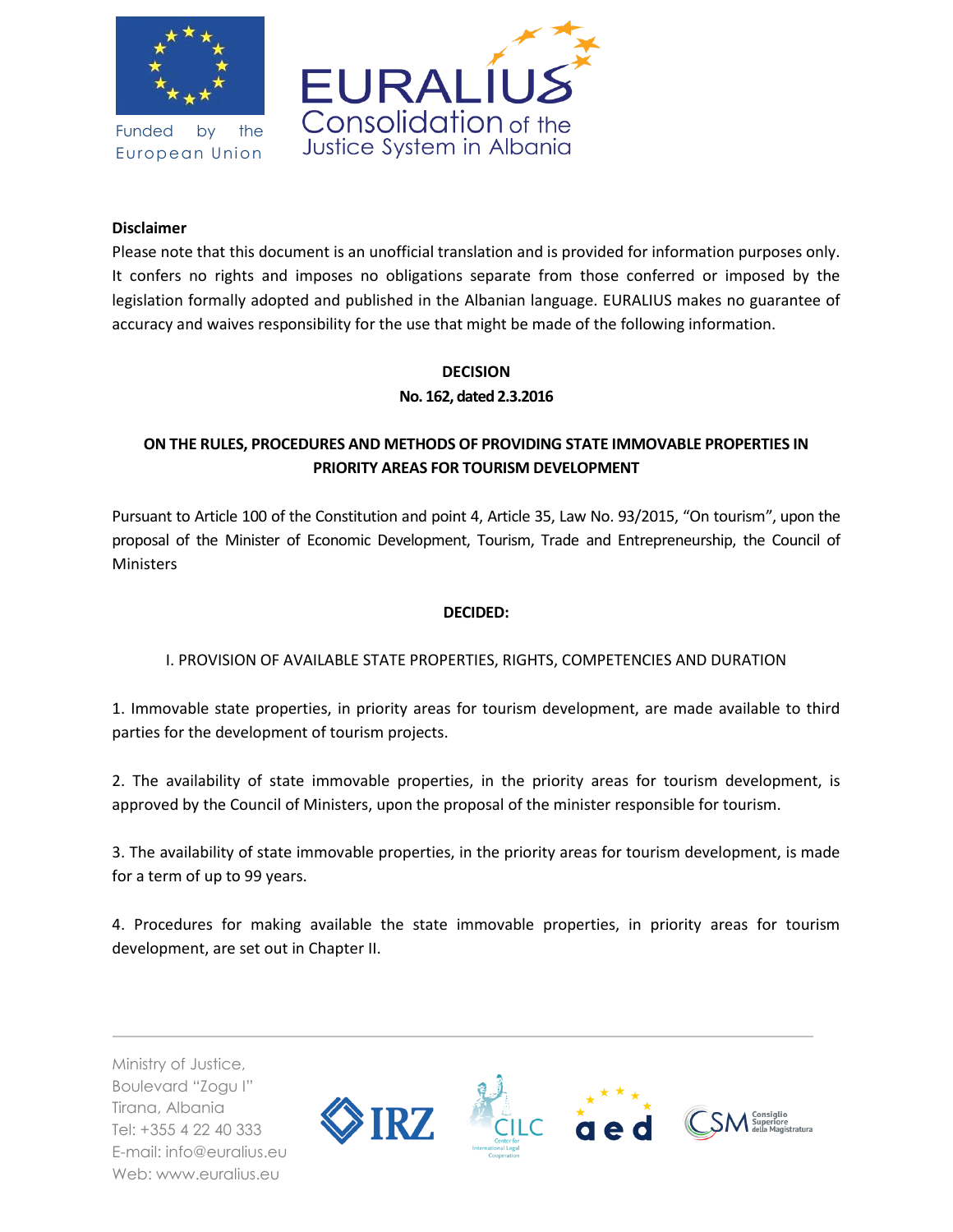

5. In the case of investors with the status "Special strategic investor", according to the stipulations in Law No. 55/2015, "On strategic investments in the Republic of Albania", the Council of Ministers may decide, on a case-by-case basis, and if this is required by the investor, the transfer of the right of ownership of the state immovable properties to the private investor, by conditioning the transfer with full realization of the investment. When evaluated by the Council of Ministers, the strategic investment agreement is proposed for approval by a special law in the Assembly of the Republic of Albania.

## II. PROCEDURES ON PROVIDING STATE IMMOVABLE PROPERTIES

- 1. State immovable properties are made available according to:
	- a) "Call for application" procedure, announced by the ministry responsible for tourism;
	- b) An application procedure presented by the developer.
- 2. "Call for Application" procedure

2.1 The "Call for Applications" procedure starts with the announcement by the ministry responsible for tourism, of the call for providing state immovable properties in priority areas for tourism development. State immovable properties, set out in the call, shall be in conformity with the policies, strategies, planning instruments and existing sectoral plans.

2.2 The announcement is published in the "Bulletin of Public Notices".

2.3 In the notice that has been announced, the ministry responsible for tourism determines the data on the immovable property, state property, description of the area in which it is located, the development form/model, the evaluation methodology and the deadline within which the entities must submit:

### A. Legal-administrative documentation:

- a) is not in the process of bankruptcy and its capitals are not under execution process by bailiffs;
- b) is not subject to bankruptcy filing procedures and does not have a forced liquidation order or court administration order or has no agreement with creditors or any other similar procedure;
- c) is not sentenced by a final court decision for acts related to professional activity as a legal person, partner or shareholder of the company;
- ç) has met the obligations for payment of taxes, in accordance with Albanian legislation or with the applicable provisions in the country of origin;
- d) has fulfilled the obligations for the payment of social insurance contributions in accordance with Albanian legislation or with the applicable provisions in the country of origin;
- dh) requirements of letters "a", "b" and "c" are met upon the submission of the Commercial Register extract for entity's data, and the extract of the entity's history, issued by the National Registration Center, and certification from the responsible institutions, for the issuance of these documents;
- e) the requirements of letters "ç" and "d" are met upon the submission of the certification issued by the tax administration, only for Albanian companies;

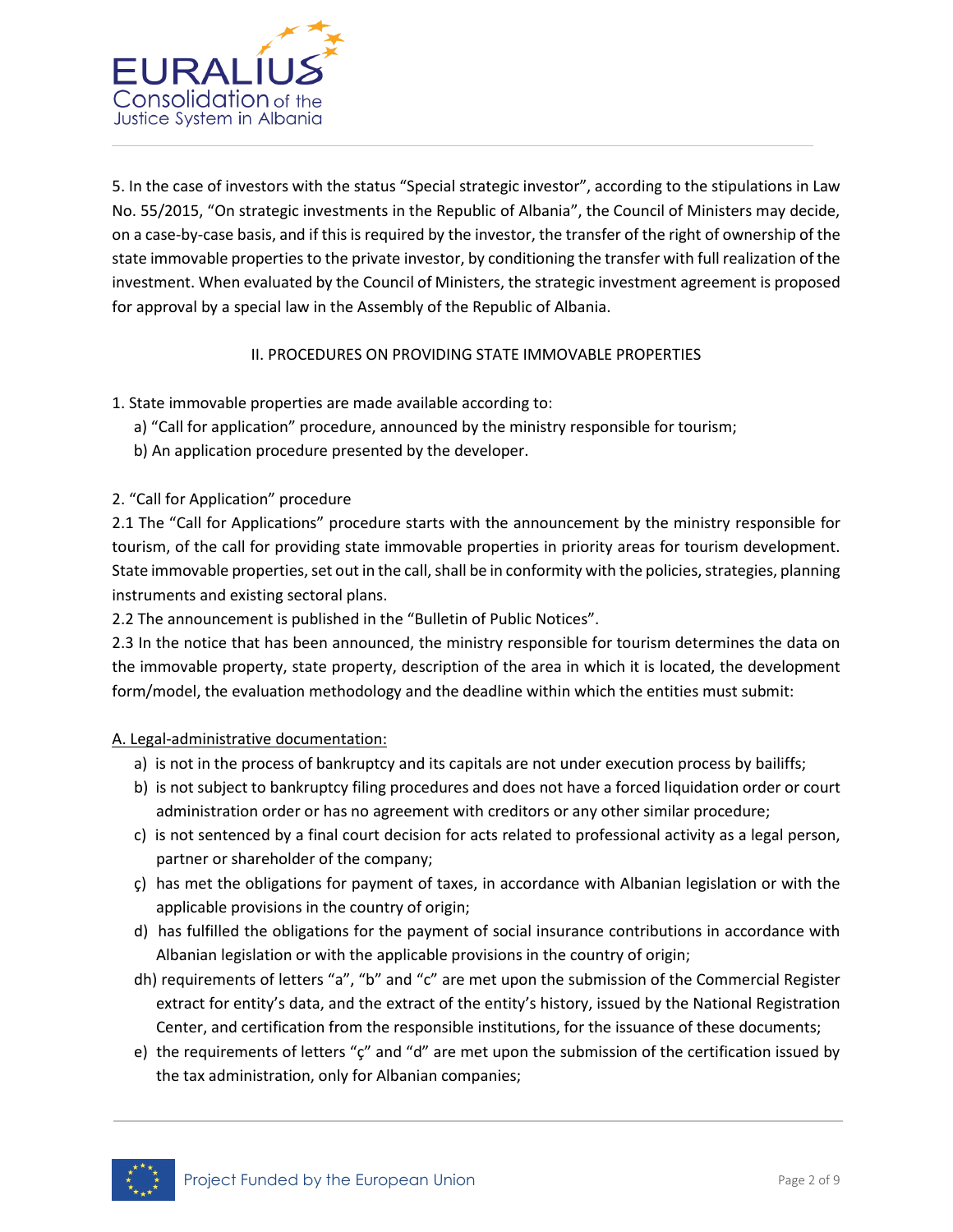

ë) the foreign applicant/bidder must certify that he/she meets all the requirements listed above. If the aforementioned documents are not issued in the country of origin, then a notarial declaration in writing by the candidate/bidder is sufficient.

### B. Technical documentation:

- a) Projects of approximate investment value in the field of tourism, realized and successfully completed or similar experiences, with approximate investment value with projects in the field of tourism;
- b) The project's technical proposal, which shall contain:
- the preliminary design;
- the architectural project;
- data on the tourist standard to be implemented;
- data on infrastructure quality and investment values;
- the technical and engineering plan of the area, in accordance with the standards used for construction and urban planning;
- implementation plan, operational plan and methods for operation and maintenance of investment;
- chart, phases and terms for the realization of the investment.

#### C) Financial documentation:

a) certified copies of balance sheets of the last 3 years submitted to the relevant authorities, and financial audit reports, certified by a licensed auditing entity;

b) copies of annual turnover statements;

c) A Bank Guarantee, at a minimum of 1%, for the necessary financial capital for conducting the investment;

ç) The Business plan, which shall contain, at least, the following documentation:

- capital expenditures for the realization of the investment;
- expenses for operational costs and revenues;
- use fee;

- the application guarantee, at 2% of the investment, as a protective measure for the institution in the case of withdrawal, unilaterally, by the applicant.

#### Ç) Documentation related to environmental impact:

a) Environmental impact of the investment development and proposed improvements

#### D) Documentation related to social impact:

- a) Number of employees;
- b) Program for social responsibility;
- c) Training of employees and transfer of knowledge;
- ç) Connections with local economy.

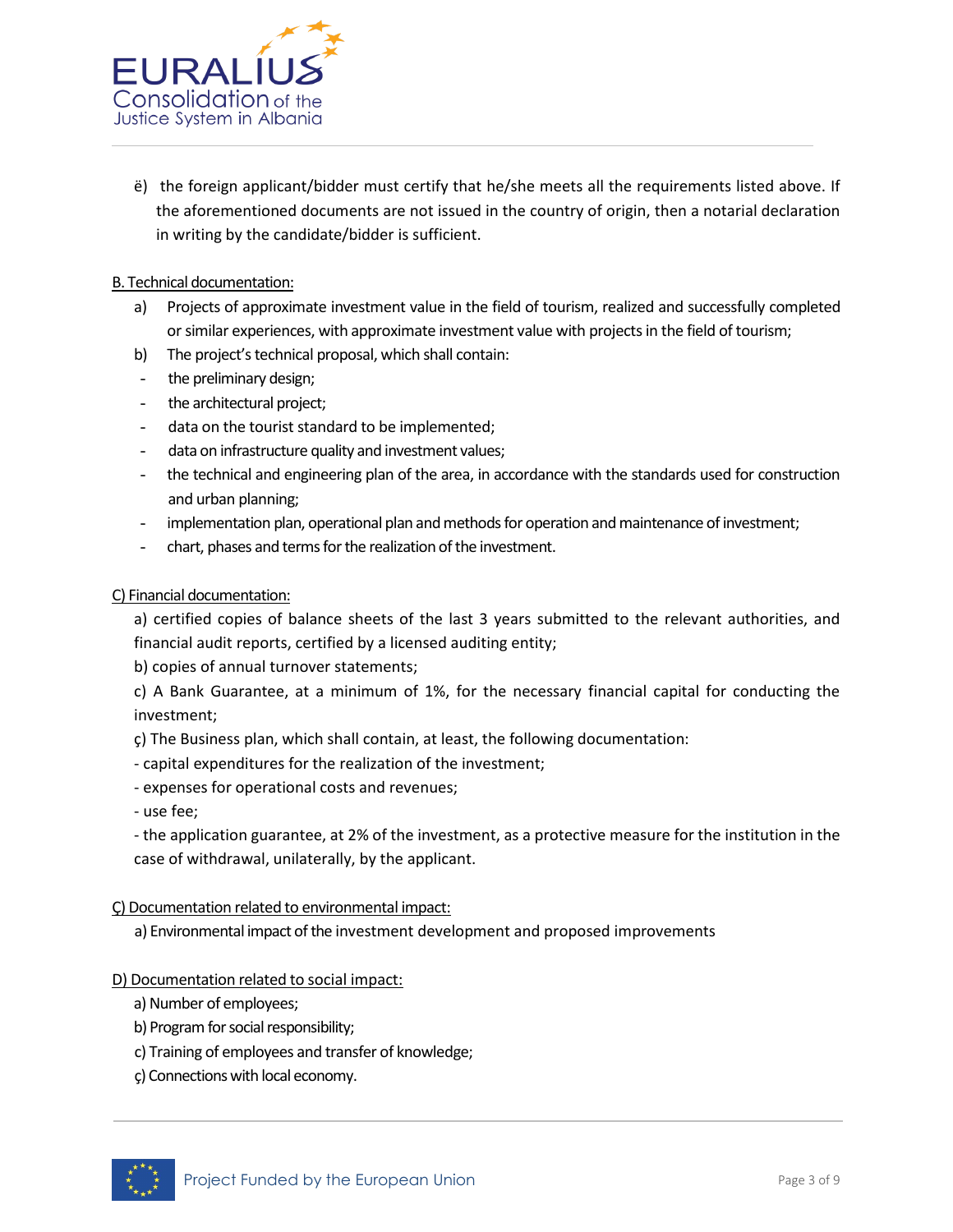

2.4 In addition to the above criteria, the ministry responsible for tourism may also establish other criteria for selecting the applicant to whom the immovable property will be made available in the priority areas for tourism development.

### 3. Organization of the "call for applications" procedure

3.1 The Minister responsible for tourism, following the announcement of the call for applications, issues an order for determining the members of the Commission for the Evaluation of Applications, hereinafter "the Commission".

3.2 The Commission shall consist of not less than 5 persons, specialists of the relevant area, at the ministry responsible for tourism and, where appropriate, representatives of ministries or other institutions deemed to be related to the application. The Commission is responsible for examining applications. In any case, the number of members should be odd.

3.3 Persons who have a conflict of interest with the applicant cannot participate in this Commission, in the sense of the Law "On the conflict of interest". The members of the Commission are obliged to maintain the confidentiality of the content of the applications.

3.4 Applications must be submitted manually, at the address specified in the competitive procedure documents, within the specified timeframe. Any applications made after the deadline set in the call of the ministry responsible for tourism shall not be considered by the Commission and it shall be returned to the applicant unopened.

3.5 Applications shall be submitted in two envelopes, one of which should be "Original" and the other "Copy".

3.6 Envelopes shall be presented according to the specifications made in the call for publication. The envelopes must be sealed with the seal of the applicant.

3.7 The opening and evaluation of applications by the Commission shall be made as follows:

- a) The Commission shall read the applications in the presence of the applicants, according to the determinations made in this decision;
- b) The Commission shall read the name and address of the applicant and shall open the relevant envelope. The administrative-legal, technical and financial qualification documents are read aloud in the presence of applicants. Then, the technical and financial documentation is opened.

The Commission communicates to the representatives the day, place and time for the final classification of applications and then continues to work on the review of applications;

- c) Based on the applications received, the Commission drafts the final ranking. The term for the Commission's evaluation is up to 30 (thirty) days. In special cases, upon a reasoned request from the Commission, the minister responsible for tourism may change this term;
- $\varsigma$ ) If more than one application has the same number of points, then the winner will be determined by lot in the presence of the applicants;
- d) Within 10 (ten) days from the end of the evaluation, the Commission prepares the summary report and proposes the winner to the head of the ministry responsible for tourism;
- dh) The report contains:
	- i) the scope of application;
	- ii) a summary of the procedure followed;

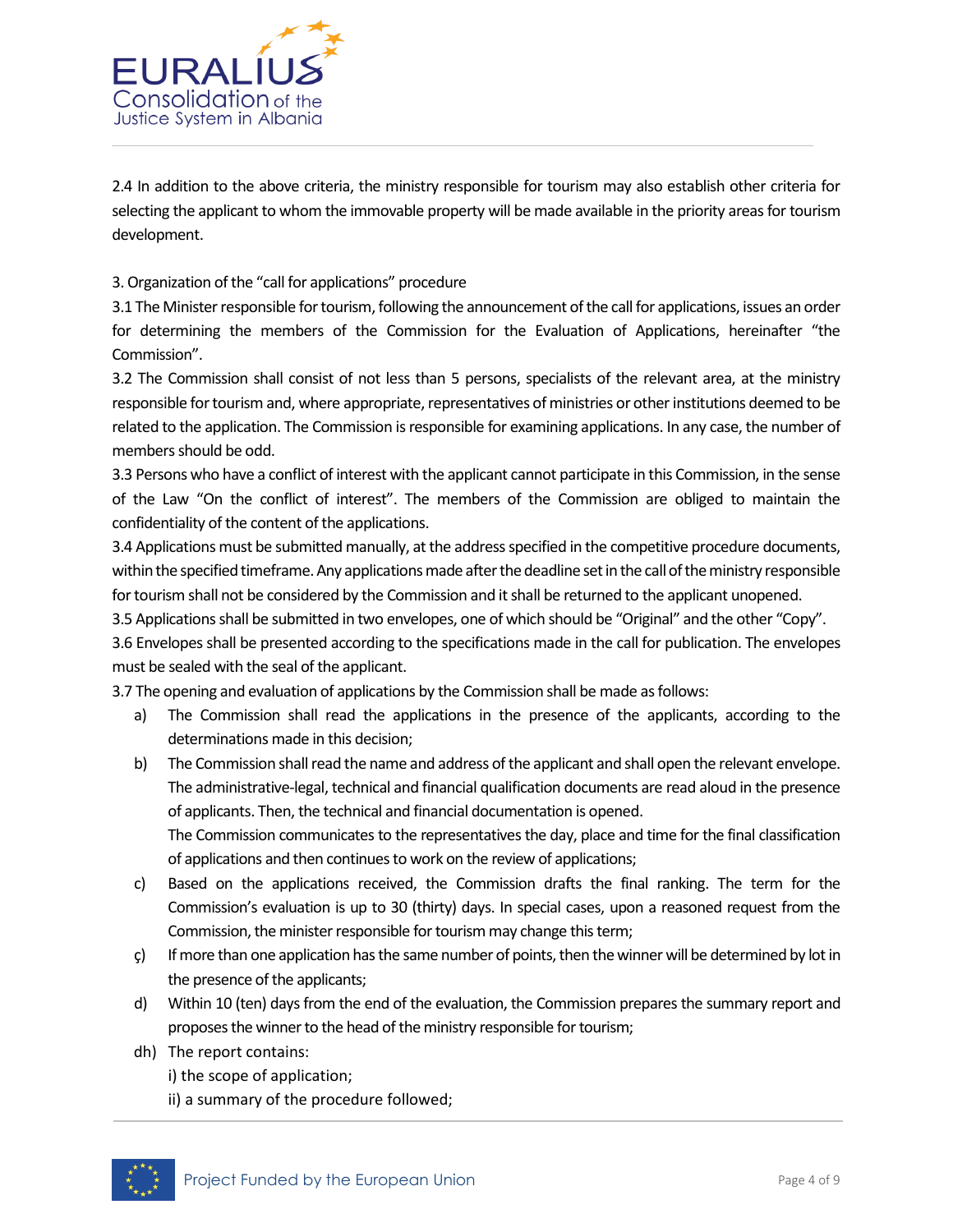

iii) the number of applications submitted and a summary of each application; iv) the ranking of applicants, according to the Commission's evaluation; v) complaints, if any.

3.8 Each applicant may request an administrative review of the process when it considers that a decision of the ministry responsible for tourism is taken in contradiction with the applicable legal and sub legal acts, acting as follows hereunder:

- a) The complaint shall be submitted in writing to the Ministry responsible for tourism within 7 (seven) working days, from the date when the complainant is informed of the non-acceptance of the application;
- b) Upon receipt of the written complaint, the Ministry responsible for tourism suspends the continuation of the procedure until the complaint has been fully reviewed, including the issuance of a decision before the expiry of the time limit;
- c) The complaint to the responsible institution shall be made by the applicant, indicating his/her name and address, the reference to the specific procedure, the legal basis and description of the violation, the claim for the final decision and the relevant documentation, and the decision of the ministry responsible for tourism. The aforementioned elements are indispensable for the examination of the complaint.

3.9 The Ministry responsible for tourism shall review the complaint and take a reasoned decision within 7 (seven) days of receipt of the complaint, which shall be notified to the complainant not later than on the following working day.

3.10 Against the decision of the ministry responsible for tourism, the complainant has the right to file a lawsuit for the examination of the administrative dispute at the competent court within 30 (thirty) days from the receipt of the complaint. The examination of this appeal at the court does not suspend the continuation of the proceedings.

3.11 After the approval of the summary report by the head of the ministry responsible for tourism, as provided in this decision and after the Council of Ministers has approved the proposal of the minister responsible for tourism for the conclusion of the contract and its main terms with the selected applicant entity, the successful applicant is notified in writing of the receipt of the application and the conclusion of the contract. This notice is published in the "Bulletin of Public Notices...

3.12 Failure of approval by the Council of Ministers makes the call for application unsuccessful.

3.13 The notice must contain:

- a) The name and address of the successful applicant;
- b) The duration of the contract;
- c) Names of other applicants;
- ç) The names of the disqualified applicants and the reasons for the disqualification;
- d) Information on the existence of complaints;
- dh) The requirement for the contract to be signed, provided that its security was made to the extent of 10% of the investment.

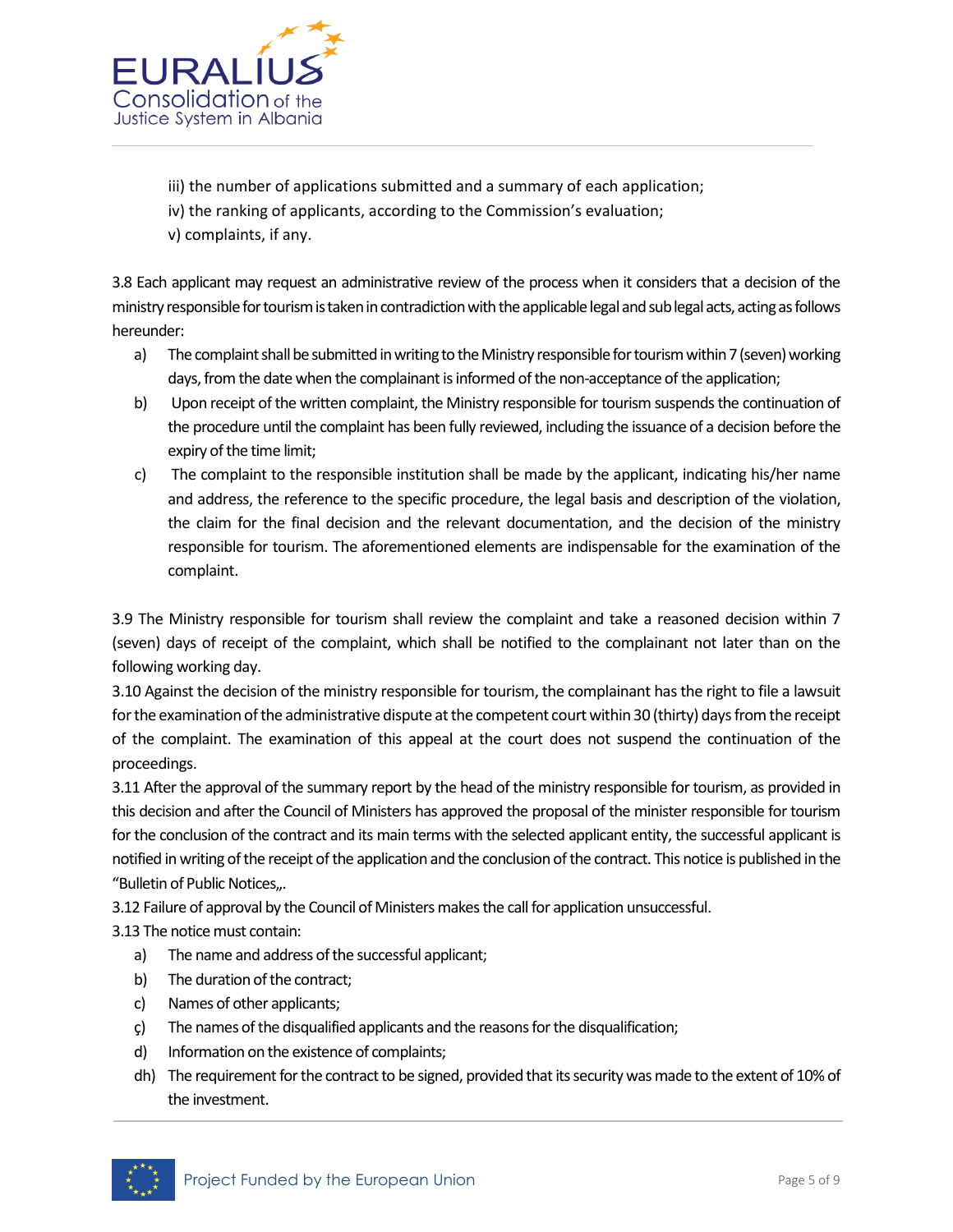

3.14 Before signing the contract, the successful applicant shall make the contract's security, at the rate of 10%, as a guarantee to the institution in cases of breach of contract by him/her. The guarantee is returned after the completion of each investment phase, but no more than three instalments, according to the investment phases.

4. The application procedure, submitted by the developer.

For the application procedure, the applicant is subject to the procedure, as follows hereunder:

4.1 The developer shall apply at the responsible ministry, submitting his/her application;

4.2. The Ministry responsible for tourism makes a preliminary assessment if:

- a) The objectives of the project are adapted to the sectoral or regional plans or strategies;
- b) There are no limits to the implementation of the project;
- c) The project may be implemented as planned, using the proposed solutions;
- ç) The project has economic sustainability and financial adaptability;
- d) The project ensures the acceleration of tourism development.

4.3 In the preliminary assessment, the ministry may, if it considers it necessary, call, in addition to specialists of the area, the ministry responsible for tourism and representatives of ministries or other institutions deemed to be related to the application.

4.4 After making the preliminary assessment and if the application is deemed to be admissible, the ministry responsible for tourism asks the applicant to submit all the documentation required in point 2.3 of the "Call for Applications" procedure within a specified deadline.

4.5 Upon completion of the relevant documentation by the applicant, the evaluation of the application is made by a commission, set up by the Minister's order. The order determines the application's evaluation methodology.

4.6 If the application's assessment results to be acceptable, the ministry responsible for tourism proposes to the Council of Ministers the approval of providing state property, and the main terms of the contract to be entered with the developer.

4.7 Failure of approval by the Council of Ministers makes the application unsuccessful.

4.8 Prior to signing the contract, the successful applicant shall make the contract security in the rate of 10%, as a guarantee for the institution in cases of breach of contract by him/her. The guarantee is returned after the completion of each investment phase, but no more than three instalments, according to the investment phases.

### III. FEES FOR PROVIDING STATE IMMOVABLE PROPERTIES

State immovable properties, in the priority areas for tourism development, are given for use, according to the fees determined in the legal framework in force, as per the property type.

### IV. CONTRACTS WITH THE SYMBOLIC FEE OF 1 EURO

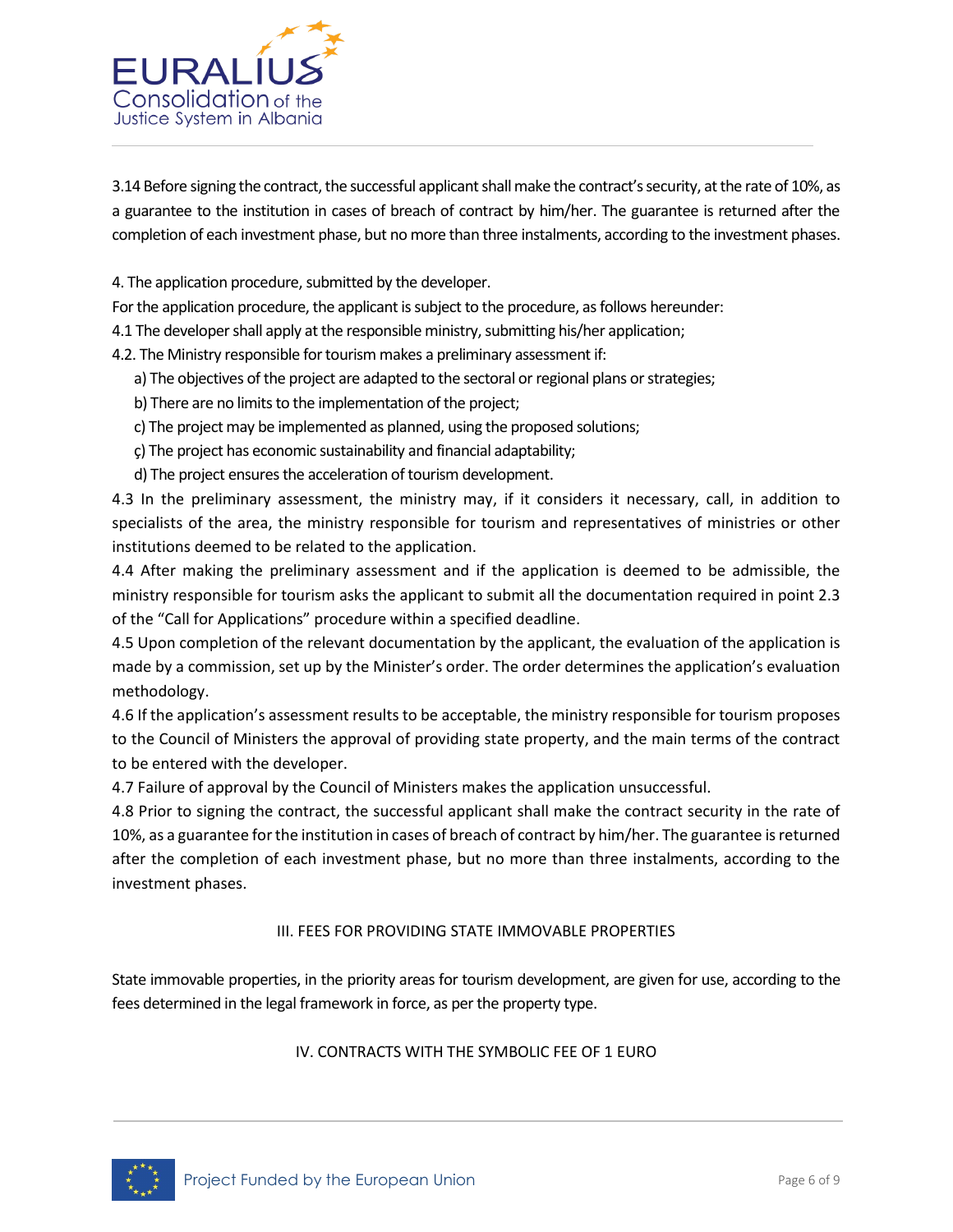

1. State immovable properties, 50,000,000 (fifty million) Euros, may be awarded to third parties with Use/Commodatum Contracts, with a symbolic fee of 1 (one) euro, by decision of the Council of Ministers on a case-by-case basis.

2. The Minister responsible for tourism proposes to the Council of Ministers to approve the contract of use, with the symbolic price of 1 (one) euro. The proposal is accompanied by a negotiated draft-contract between the parties.

3. Before signing the contract, including the terms of the use of the immovable property, with a fee of 1 euro, the investor is obliged to pay the contract security guarantee, at the rate of 10% of the investment value. The guarantee is returned after the completion of each investment phase, but no more than three instalments, according to the investment phases.

4. In contracts with a fee of EUR 1, sanctions are imposed on cases where the investor fails to fulfil its terms. For failure to realize the investment at the end of the relevant phase, it is penalized by 1% of the value of the unrealized investment at that phase and, if after six months of investment it is not realized, the contract is dissolved by the state institution that has entered it, receiving as a fine, the amount of the guarantee deposited in that period.

## V. ENTERING AND MONITORING CONTRACTS

1. The contract to be signed for the use of state immovable properties in the priority areas for tourism development with the investing entity shall be drawn up in accordance with the decision of the Council of Ministers, "On procedures and forms of agreements with investors".

2. The contract to be signed shall include:

- a) the nature and scope of the works to be carried out and the services to be provided by the ministry responsible for tourism;
- b) duration of the contract;
- c) the value of the project;
- ç) the assistance that may be provided by the ministry responsible for tourism for obtaining necessary l icenses and permits;
- d) the ownership of project assets and the obligations of the parties, as appropriate, to make available the site of the project and any other possible facilities;
- dh) fees or payments for the use of property;
- e) procedures for the review and approval of engineering projects, construction plans and specifications by the ministry responsible for tourism, and procedures for testing and final control, approval and acceptance of the infrastructure vehicle, rules and standards on the basis of which

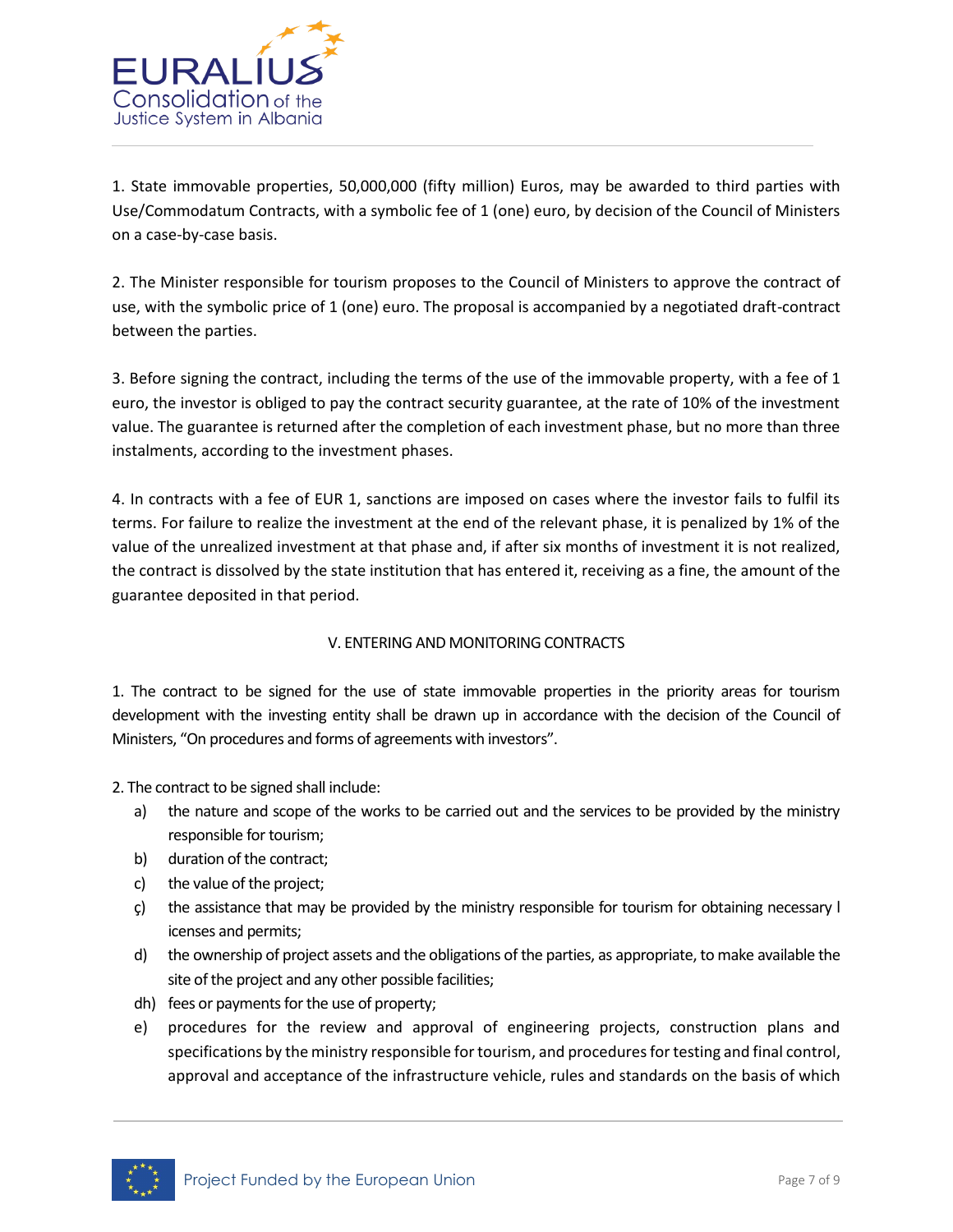

the projects, which should be in line with the best practices with a view to developing the market through risk sharing, have been designed;

- ë) the extent of the developer′s obligations, as appropriate, to ensure the change of service, to meet the requirements of time, its continuity and the provision, in substantially the same conditions for all users, mechanisms to address the potential costs for them;
- f) the right of the ministry responsible for tourism or another public authority to monitor the work to be carried out and the services to be provided, the conditions and the extent to which the ministry responsible for tourism may order changes to the work and conditions of service. The right of the ministry responsible for tourism to take other reasonable measures to ensure that the infrastructure is properly operated and services are provided in accordance with applicable legal and contractual requirements, and the right to monitor the mechanisms and handling of the possible expenditures for them;
- g) developers′ obligations to give the contracting authority or another public authority, as appropriate, reports and other information about the activity;
- gj) any restriction or condition applicable to the transfer of the developer′s rights and obligations according to the contract;
- h) any restriction or condition for the transfer of a developer's controlling interest;
- i) definition and consequence of force majeure, amendment to the law and other amendments in c ertain circumstances (including any rights of the parties to seek compensation or review of the contract);
- j) possible obligations, if any, of the relevant public authorities or ministry responsible for tourism;
- k) any right of the ministry responsible for tourism to review and approve the main contracts to be entered by the developer, in particular with the shareholders of the developer or other legal persons where the developer is a participant or vice versa;
- l) the guarantees to be fulfilled and the insurance policies to be followed by the developer for contract implementation;
- ll) the procedures for regulating a breach of contract made by one of the parties;
- m) conditions and procedures for amending and/or terminating the contract; the rights and obligations of the parties, with the expiry of the term or the termination of the contract (including the mechanism of transfer of property, technology, compensation, training and support service to be provided by the developer);
- n) applicable law and mechanisms for the settlement of disputes that may arise between the ministry responsible for tourism and developers;
- nj) the rights and obligations of the parties for confidential information.
- 3. Monitoring is made by the ministry responsible for tourism.
- 4. The monitoring unit carries out the following tasks: